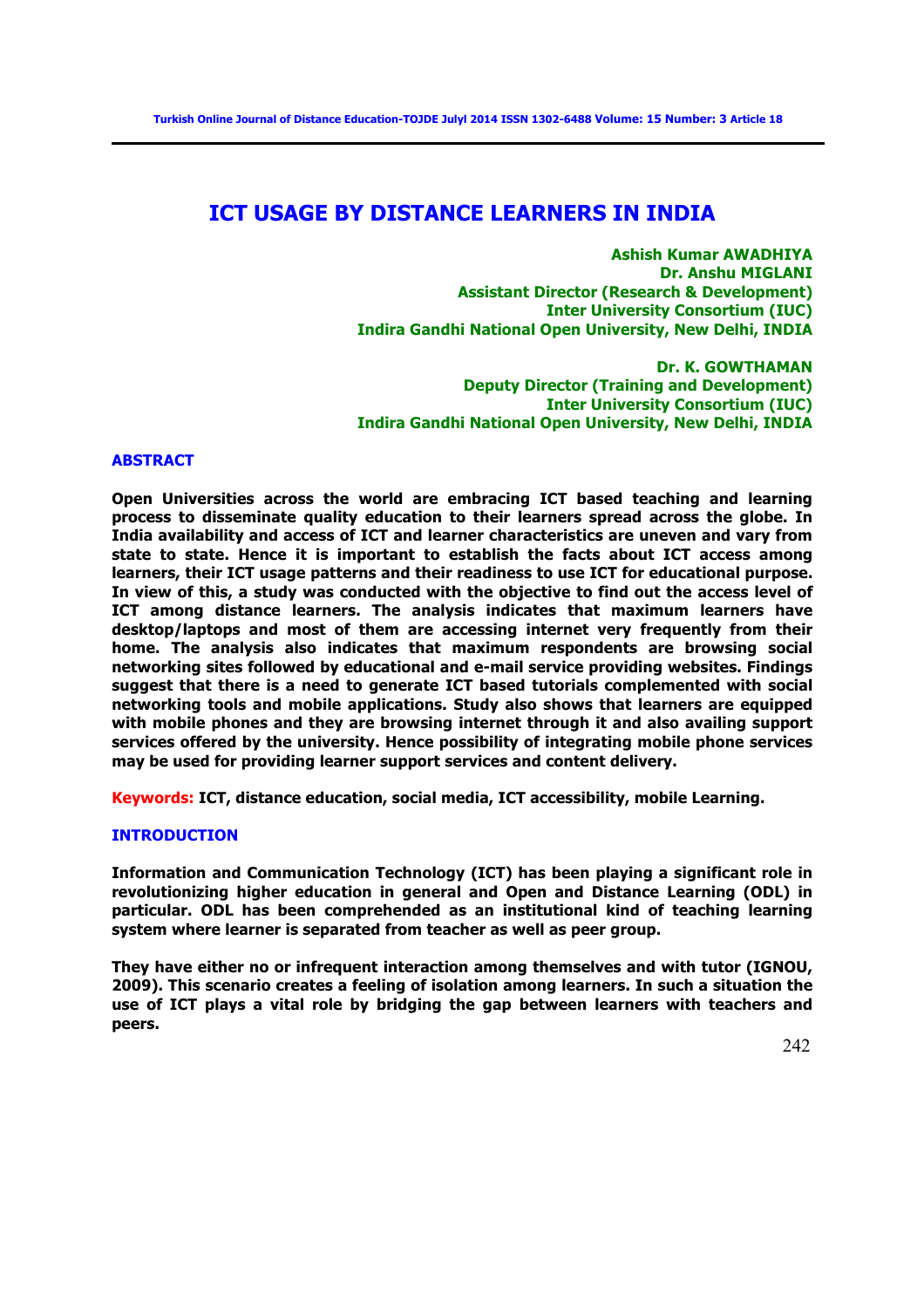**ICT has significantly impacted society and education in the last two decades. With the advancement in ICT and its increasing accessibility, learners' community is now moving towards digital learning. More recently the second generation of internet tools; known as Web 2.0 tools have emerged which are changing the environment and introducing newer possibilities for education (Mc Carroll and Curran 2013). Research shows that ICT enabled education has a positive impact on teachers and learners (Christensen 2002); (Marshall and Cox, 2008). ICT also gives rise to new digital skills and competence that are needed for employment, education and training, self-development and participation in the society. ICT plays a key role to optimally utilize the human capital and potential in the society.** 

**With the use of asynchronous and synchronous communication tools, ICT has empowered the learner community like never before. Emails, e-mail groups, online forums, webinars and web conferencing have made the learning process very flexible, where learners can learn anytime, anywhere at their own pace. Learners can now be active participants in the construction of their own learning experiences. Social Networking (SN) technologies like blogs, wikis, media-sharing services, mashups and collaborative editing tools are harnessing the "collective intelligence" of students and teachers, promoting collaboration and the sharing of knowledge (Mason & Rennie, 2008). The websites like Facebook/Twitter/YouTube/Blogger etc can be used as a potential mode for delivering the supplementary course material and repetition of the teaching learning process (Muñoz and Towner 2009), (Griffith and Liyanage 2008).** 

**SN sites have enabled learners to interact with each other by crossing geographical barriers and providing more learning opportunities. It has therefore given the feeling of peer to peer connectedness and learning community which can make friends, offer support to one another, exchange information and provide suggestions to deal with academic problems (Hsu and Wang, 2011).** 

**Research has indicated that SN sites facilitate in developing feeling of social connectedness when used as a supplementary tool in teaching learning process. SN sites opened up a global platform for learners to come together and discuss among them and learn from peer to peer interaction. Not only this, SN tools have also encouraged learners to articulate opinions and have contributed towards enriching their learning experiences. It is the information-sharing feature and interactive functionality of SN sites which is relevant to education especially to distance education (Hung and Yuen, 2010).** 

**There has been a considerable interest in the use of mobile technology in education, although the technology is still evolving (Eschenbrenner and Nah, 2007); (Ally, 2013). The global acceptance of mobile computing technologies for learning is due to incessant connectivity, compactness and portability of the device (Hsu and Ching, 2013).** 

**Therefore it can be a promising tool to cater to the large number of learners in ODL system. As smart phones and tablets become more user-friendly and powerful, they will tend to replace desktop, laptop and notebook. It is estimated that the number of smart phones and tablets sold in 2016 will be 1.34 billion and 384 million respectively (Faille and Morrison, 2013). This presents an opportunity for educators to harness this enthusiasm for technology and utilise these resources within an educational framework.**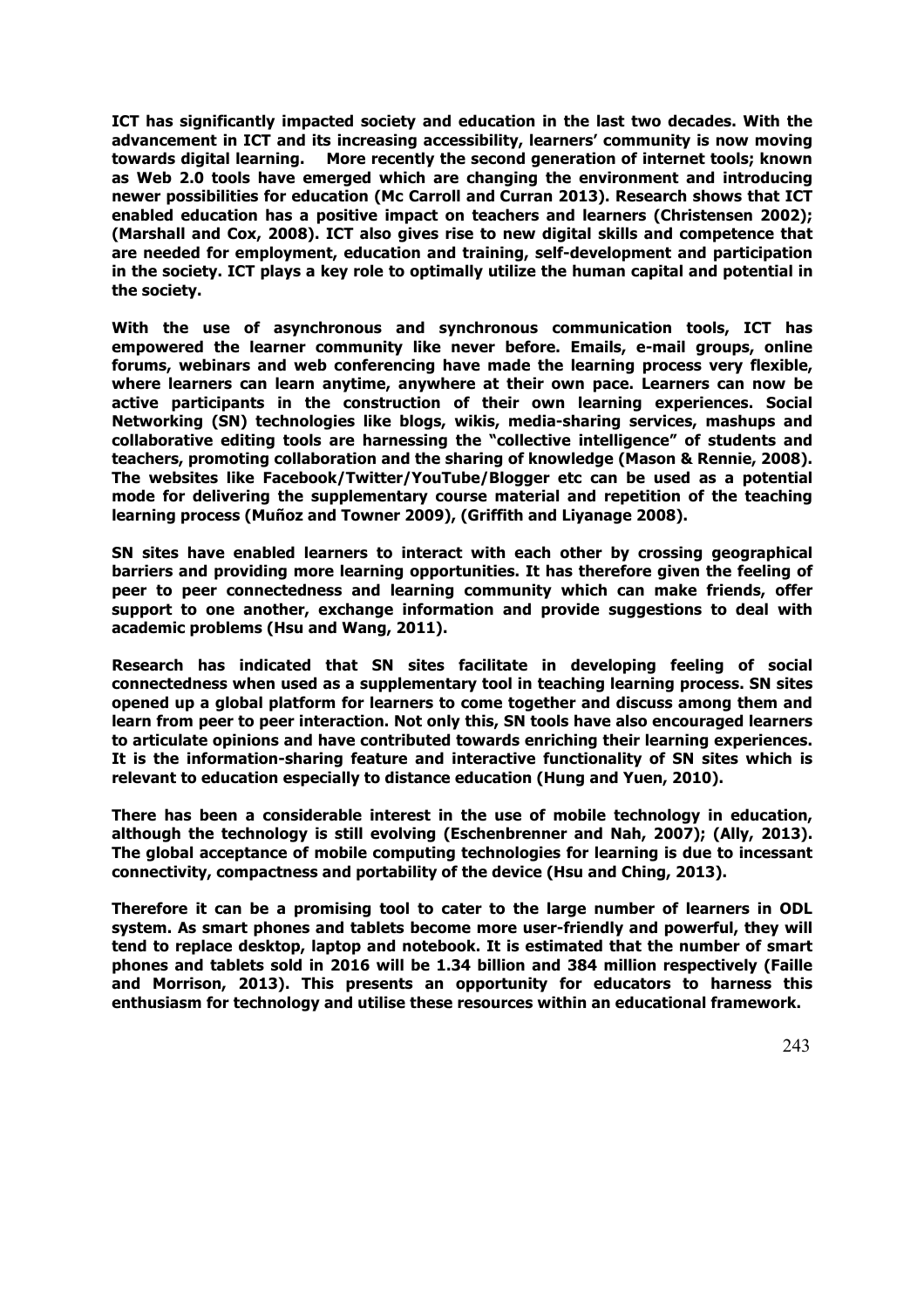**Many Open Universities (OU) are effectively using ICT enabled education as a tool for quality education and to bridge the gap between old and new models of teaching/learning. OUs like Open University, UK (http://www.open.ac.uk), Athabasca Open University, Canada (**http://www.athabascau.ca/**), Open Universities Australia (http://www.open.edu.au) etc. are adopting ICT in teaching and learning process to disseminate quality education to more and more learners spread across the world.**

**In India, ODL system of higher education is around 30 years old. At present, ODL system in India consists of Open Universities (OUs), Institutions and Universities offering distance education and also includes Correspondence Course Institutes (CCIs) in conventional dual mode universities ("Overview," 2012). Among the OUs in India, Indira Gandhi National Open University (IGNOU) is the largest and leading OU, which also falls in the category Mega University. IGNOU is catering to more than two million students in India and abroad. IGNOU has adopted various ICT tools, such as radio, television, Teleconferencing (TC) compact discs (CDs) and web-based content to cater to students (VC Report, 2013); (http://www.ignou.ac.in).**

**India is a developing country and availability and access of ICT are uneven and vary state to state. Also the cost of ICT and its devices are high and still a challenge for people to use it regularly especially for their study purpose. More than the availability of these technologies, issues such as geographical location, lack of knowledge and skills to use ICT, and financial constraints are major considerations in deciding what ICT to use and in what combination (IGNOU, 2010). It is therefore important to establish the facts about ICT access among learners, their ICT usage patterns and their readiness to use ICT for educational purpose. In view of the above facts, a study was conducted to access ICT usage by distance learners in order to achieve the following objectives:**

- Ø **To profile distance learners demographically;**
- Ø **To examine ICT accessibility by distance learners;**
- Ø **To identify the pattern and purposes of ICT usage by distance learners;**
- Ø **To assess the usability of university website by distance learners.**

## **METHODOLOGY**

## **Sample**

**The sample for this survey were taken from learners of IGNOU, enrolled in its three Regional Centers (RC) of Delhi which collectively constitute approximately 10% of the total students who have successfully completed their programme at IGNOU ("Vice-Chancellor's Report," 2013).**

## **Design**

**A questionnaire was developed for the survey. This questionnaire contained Multiple Choices Questions (MCQ). MCQ based questionnaire was developed because of following reasons:**

- Ø **To achieve survey objectives precisely.**
- Ø **To reduce the duration of questionnaire administration per learner.**
- Ø **To receive the filled questionnaire from maximum number of learners.**
- 244 Ø **To maintain the accuracy of the data from the respondents, keeping in view their short attention span.**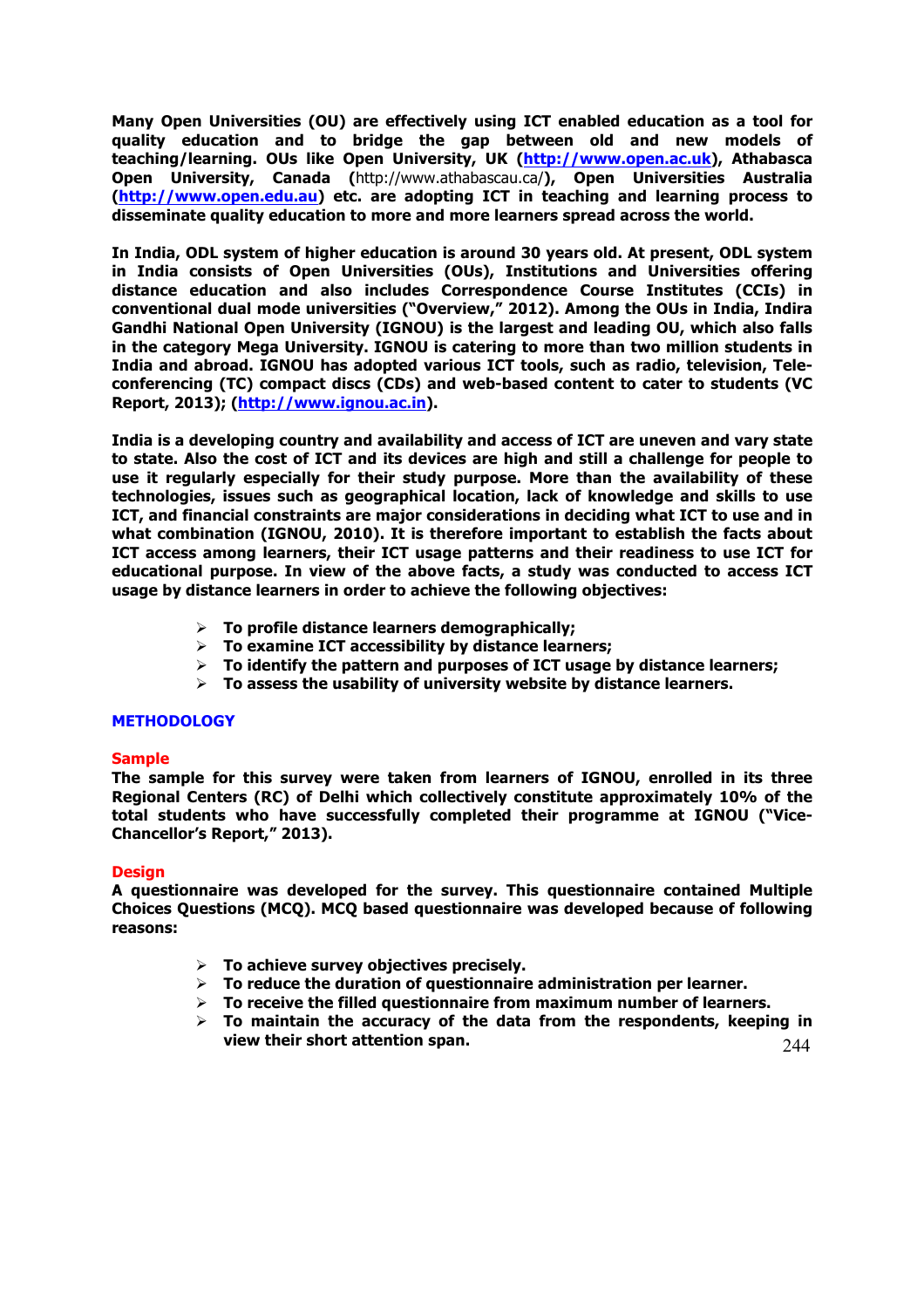**MCQ based questionnaire covered the following aspects of ICT:**

- Ø **ICT Accessibility**
- Ø **ICT Connectivity (type, place and frequency)**
- Ø **Usage pattern**
- Ø **Usage pattern of university (IGNOU) Website**

#### **Tools for Data Collection**

**Hard copy of the questionnaire was distributed to 500 distance learners. Total 342 filled questionnaires were received. The data was then entered into spreadsheet and analysed.**

## **FINDINGS AND ANALYSIS**

#### **Demographic profile**

**The demographic profile analysis included the following areas:**

## **Gender Classification**

| S. No. | Gender               | <b>Total</b> | $\frac{0}{0}$ |
|--------|----------------------|--------------|---------------|
|        | <b>Male</b>          | 192          | 57            |
| ,      | <b>Female</b>        | 142          | 42            |
| 3      | <b>Not Responded</b> |              |               |
|        | Total                | 342          | 100           |

**Table: 1 Gender Classification**

**The above table (Table 3.1) indicates that out of 342 respondents, majority of the learners (57%) were male and 42% respondents were female. Around 1% respondents did not answer this question.**

#### **Age Wise Distribution of Learners**

## **Table: 2 Age wise Classification**

| S. No. | <b>Age in Years</b> | <b>No. of learners</b> | Percentage |
|--------|---------------------|------------------------|------------|
|        | $25$                | 170                    | 49.7       |
| 2      | $25 - 30$           | 100                    | 29.2       |
| 3      | $31 - 35$           | 22                     | 6.4        |
| 4      | 36-40               | 14                     | 4.1        |
| 5      | >40                 | 10                     | 2.9        |
| 6      | <b>NA</b>           | 26                     | 7.6        |
| Total  |                     | 342                    | 100        |

245 **The above table (Table: 3.2) indicates that out of 342 respondents, majority of the learners (50%) were below the age of 25 years. 40% respondents belonged to age group between 25 to 40 years. Least number of respondents (3%) was above the age of 40 years. Around 7% respondents did not provide their age.**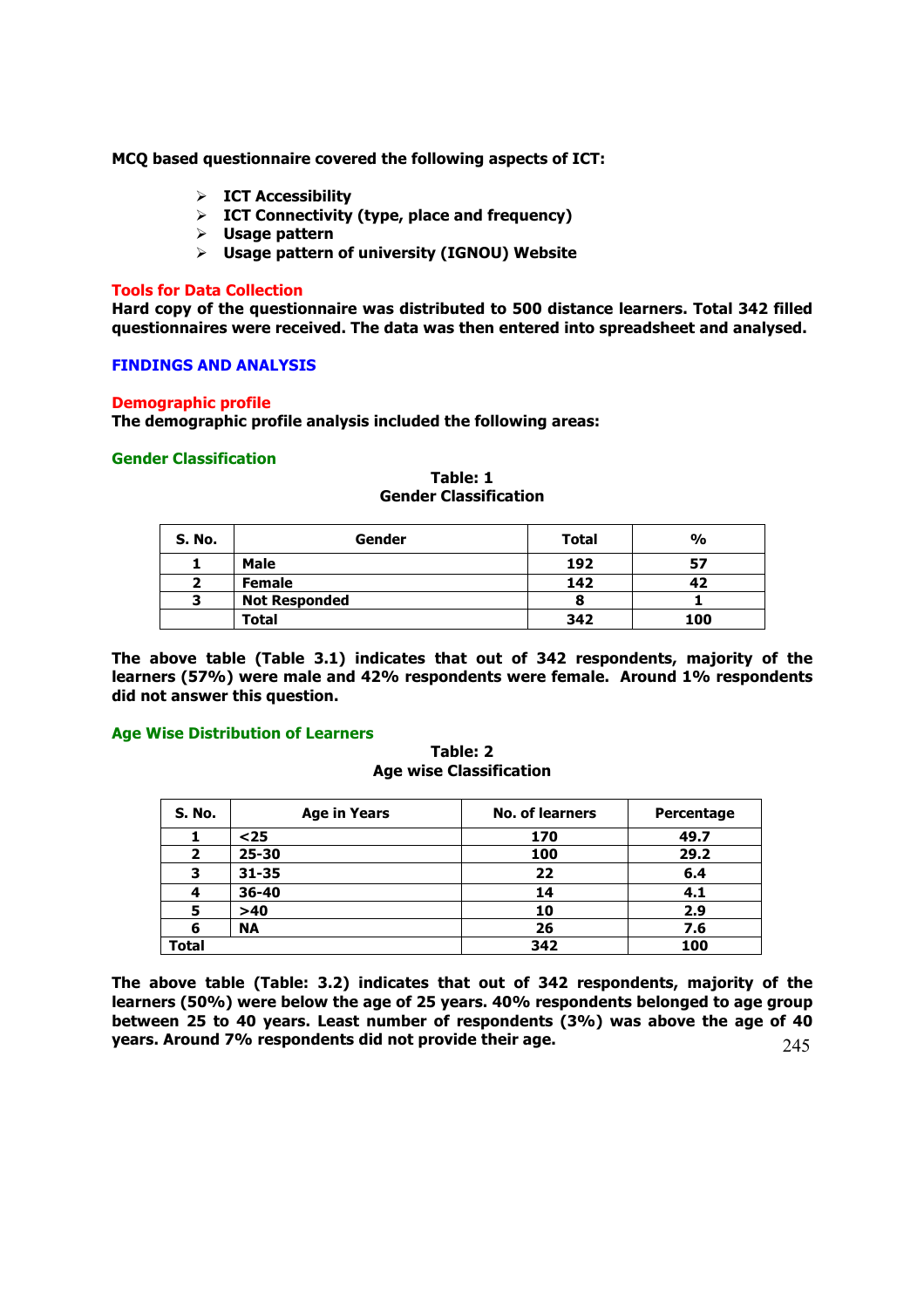## **Programme Wise Distribution of Learners**

| Table: 3                         |
|----------------------------------|
| <b>Level wise Classification</b> |

| S. No. | Level of the programme               | No. of learners | Percentage |
|--------|--------------------------------------|-----------------|------------|
|        | Graduate                             | 200             | 58.5       |
|        | <b>Post Graduates</b>                | 131             | 38.3       |
|        | <b>Others (Certificate/Diplomas)</b> |                 | 3.2        |
| Total  |                                      | 342             | 100.0      |

**The above table (Table: 3.3) shows that the majority of the learners (58.5%) belonged to Graduate Level learners followed by Post Graduate (38.3%) learners.** 

## **Mobile Users**

## **Table: 4 Mobile users**

| S. No.       | <b>Mobile Users</b> | No. of<br><b>learners</b> | Percentage |
|--------------|---------------------|---------------------------|------------|
|              | <b>Mobile</b>       | 335                       | 98         |
|              | Not provided        | 07                        | 02         |
| <b>Total</b> |                     | 342                       | 100        |

**The above table (Table: 3.4) shows that 98% of respondents had mobile connection. It is inconclusive to say that remaining 2% of learners did not have any mobile connection. They might not have mentioned due to personal reasons.**

## **ICT Usages Computer Device**

**Table : 5 Computer Devices at Home**

| S. No.         | <b>Computer Devices at home</b> | No. of learners | Percentage* |
|----------------|---------------------------------|-----------------|-------------|
| 1              | <b>Desktop</b>                  | 170             | <b>50%</b>  |
| $\overline{2}$ | Laptop                          | 174             | 52%         |
| 3              | Tablet/ iPad/ etc               | 41              | 12%         |
| 4              | No, I don't have Computer       | 22              | <b>7%</b>   |

**\*People may select more than one option, so percentages may add up to more than 100%.**

**Table: 5 shows that 93% of the respondents were equipped with one or the other device (Desktop/Laptop/tablet/iPad etc.). This signifies that ICT infrastructure is not a problem for the learners. Henceforth OUs should work towards harnessing this potential. Use of laptops (52%) was almost same in comparison to that of desktop (50%). It may be due to its portability and compactness. Tablets/ iPads (12%) on the other hand are still picking up the pace among learners to reach to its optimum potential. However ODL system can explore the ICT based learning through these devices in supplement with desktop and laptop.**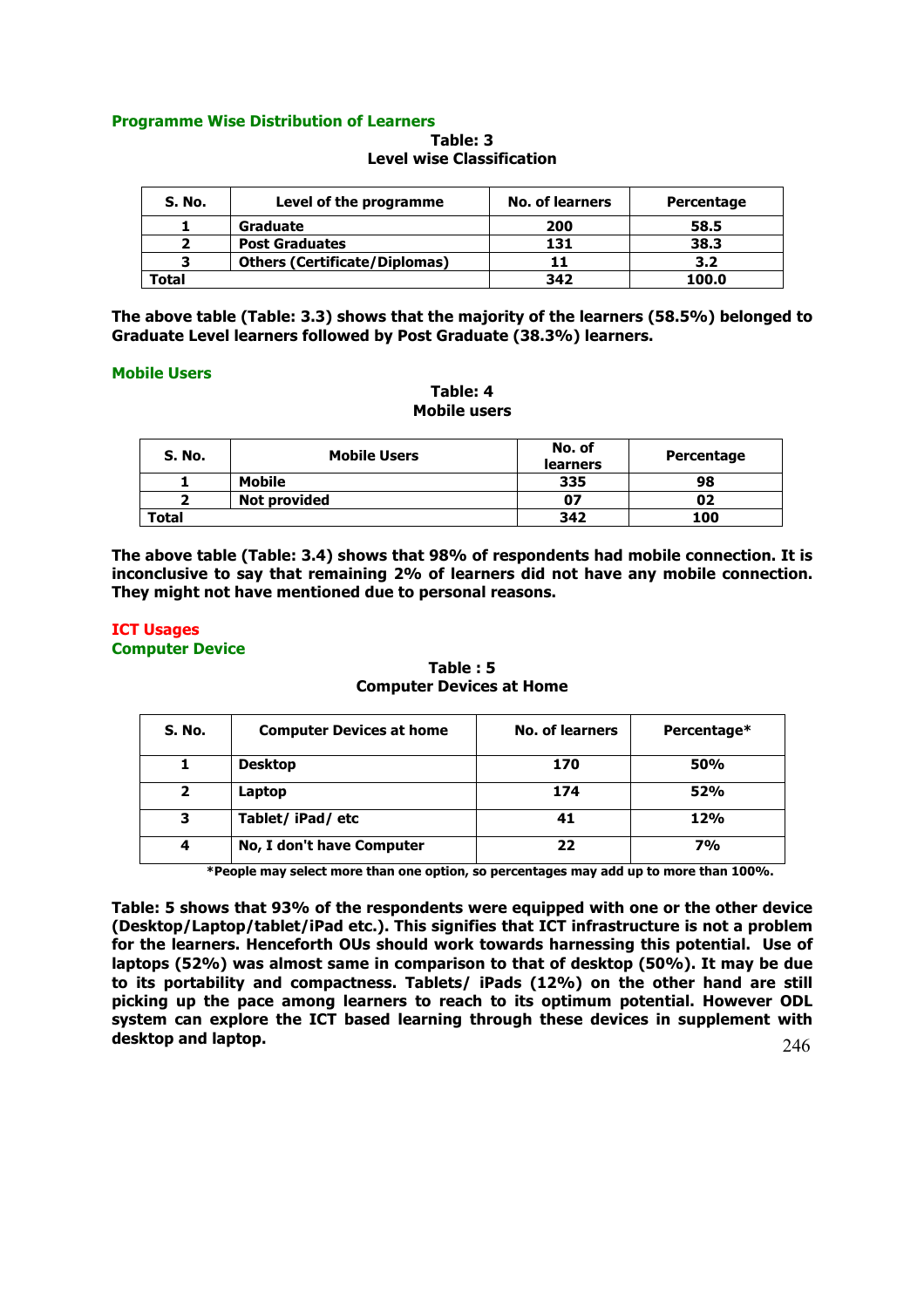## **Internet Connectivity**

## **Table: 6 Internet Device**

| <b>S. No.</b> | <b>Internet Device</b>               | <b>No. of learners</b> | Percentage* |
|---------------|--------------------------------------|------------------------|-------------|
|               | Data card                            | 113                    | 34%         |
| $\mathbf{2}$  | <b>Broadband</b>                     | 148                    | 44%         |
| з             | <b>Mobile Internet</b>               | 98                     | 29%         |
| 4             | No, I don't have Internet Connection | 36                     | 11%         |

**\*People may select more than one option, so percentages may add up to more than 100%.**

**Table: 3.6 indicates that 89% of the respondents had internet connections through various modes (Datacard/ Broadband/ Mobile internet).** 

**This means a large number of learners are digitally literate and in sync with the upcoming technologies. In this scenario it is important for IGNOU as an institution to upgrade its study material and services through these digital medium.** 

**There is significant number of users availing mobile internet (29%). Thus Mobiles can also be further explored in learner support and administrative services.**

## **Place Of Internet Access**

| Table: 7                        |  |
|---------------------------------|--|
| <b>Place of internet access</b> |  |

| S. No.         | <b>Place of internet access</b>                   | <b>No. of learners</b> | Percentage* |
|----------------|---------------------------------------------------|------------------------|-------------|
| 1              | Home                                              | 236                    | <b>70%</b>  |
| $\overline{2}$ | Cyber cafe or other setting open to the<br>public | 60                     | 18%         |
| 3              | <b>Friend's home</b>                              | 27                     | 8%          |
| 4              | <b>Regional Centers/ Study Centers</b>            | 26                     | 8%          |
| 5              | <b>Library</b>                                    | 19                     | 6%          |

**\*People may select more than one option, so percentages may add up to more than 100%.**

**Table: 3. 7, indicates that maximum (70%) number of the respondents were accessing internet from their home. It indicates that they have opportunity to learn at their own pace and time convenient to them.** 

**Since flexible learning at the door step is a major objective of ODL system, it is hence recommended to provide internet based learning material.** 

**There is a need to find out a way to cater to remaining learners (30%), who do not have constant access to internet and are dependent on one or the other place for internet access.**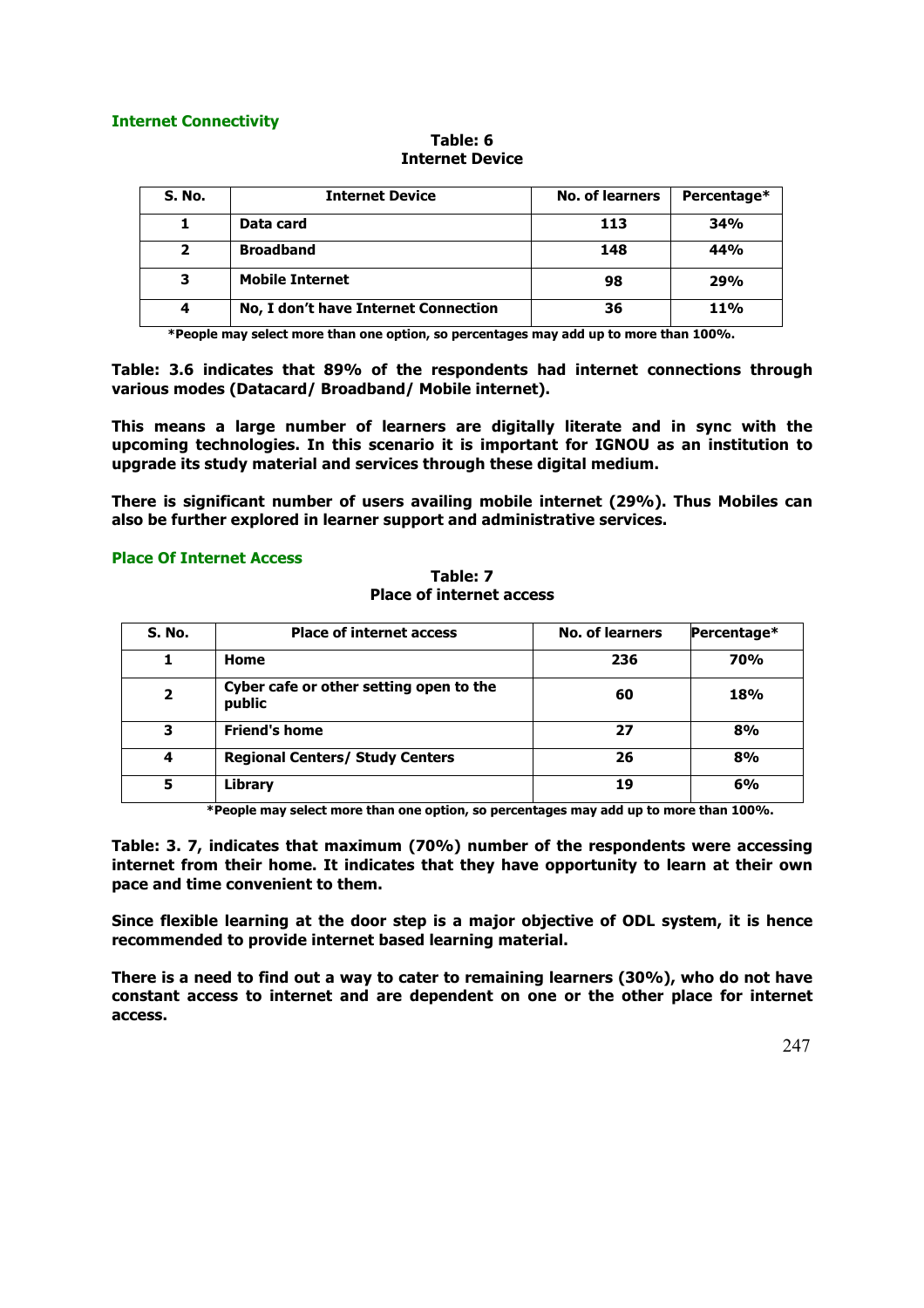## **Frequency of Internet Usage**

| S. No.         | <b>Frequency of Internet Usage</b> | <b>No. of learners</b> | Percentage* |
|----------------|------------------------------------|------------------------|-------------|
|                | <b>Daily</b>                       | 244                    | 73%         |
| $\overline{2}$ | <b>Weekly</b>                      | 55                     | 16%         |
| 3              | <b>Monthly</b>                     | 25                     | <b>7%</b>   |
| 4              | <b>Rarely</b>                      | 14                     | 4%          |
| 5              | <b>Not at All</b>                  | 4                      | 1%          |

**Table: 8 Frequency of Internet Usage**

**\*People may select more than one option, so percentages may add up to more than 100%.**

**Table: 3.8 indicates that 99% of the learners were accessing internet at various frequencies. Significant amount of learners (approximately 90%) were using internet either daily or weekly.Digital literacy among learners as indicated in above tables (3.6 and 3.7) is also evident through the frequency of internet usage in this table (3.8).** 

## **Computer/ Laptop Usage Pattern**

| S. No.                  | Computer/ Laptop Usage Pattern          | <b>No. of learners</b> | Percentage* |
|-------------------------|-----------------------------------------|------------------------|-------------|
| 1                       | <b>Internet surfing</b>                 | 268                    | 80%         |
| $\overline{2}$          | E-mail                                  | 235                    | <b>70%</b>  |
| 3                       | <b>Downloading Audio/Video</b>          | 164                    | 49%         |
| 4                       | <b>Word Processing</b>                  | 100                    | 30%         |
| 5                       | <b>Advanced Computing (Programming)</b> | 76                     | 23%         |
| 6                       | <b>Power Point</b>                      | 71                     | 21%         |
| $\overline{\mathbf{z}}$ | <b>Accounting (Excel)</b>               | 64                     | 19%         |
| 8                       | <b>Designing</b>                        | 55                     | 16%         |
| 9                       | <b>Other</b>                            | 25                     | 7%          |

**Table: 9 Computer/Laptop Usage Pattern**

**\*People may select more than one option, so percentages may add up to more than 100%.**

**Table: 3.9 shows that the major respondents used their Computer/ Laptop for internet surfing (80%), checking E-mail (70%) and downloading Audio/ Video (49%).Learners used their device(s) more for internet based applications like e-mail, downloading Audio/ Video, rather than applications like Word Processor, Spreadsheet, and Presentations which do not need any internet connectivity. This also signifies characteristics of todays digitally empowered learners. Majority of respondents, who used Advanced Computing and Designing, belonged to Computer Application programmes.**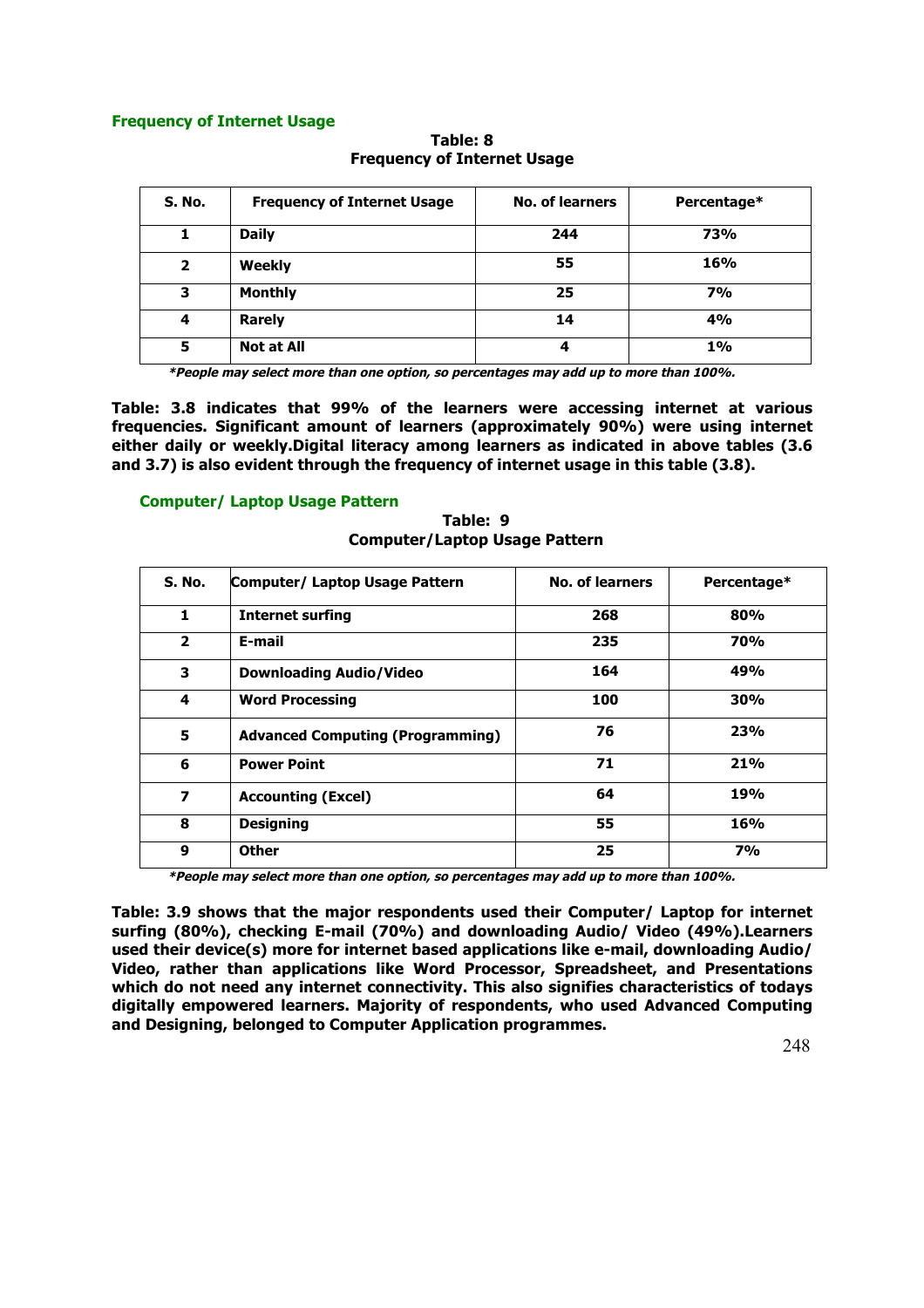## **Purpose of Internet Usage**

| S.No.                   | <b>Purpose of Internet Usage</b>                                | <b>No. of learners</b> | Percentage* |
|-------------------------|-----------------------------------------------------------------|------------------------|-------------|
| $\mathbf{1}$            | <b>Social Networking</b><br>(Facebook/Twitter/YouTube/Blog etc) | 269                    | 80%         |
| $\overline{2}$          | <b>Educational/ College sites</b>                               | 234                    | <b>70%</b>  |
| 3                       | <b>E-mail access</b>                                            | 200                    | 60%         |
| 4                       | <b>News</b>                                                     | 135                    | 40%         |
| 5                       | <b>Music/Film/Celebrity</b>                                     | 117                    | 35%         |
| 6                       | <b>Sports</b>                                                   | 87                     | 26%         |
| $\overline{\mathbf{z}}$ | Games                                                           | 80                     | 24%         |
| 8                       | <b>Religion</b>                                                 | 46                     | <b>14%</b>  |
| 9                       | Other                                                           | 7                      | 2%          |

**Table: 10 Internet Usage Pattern**

**\*People may select more than one option, so percentages may add up to more than 100%.**

**Table: 3.10 indicates that maximum number (80%) of respondents were using social networking sites followed by browsing Educational/ College sites (70%) and accessed email (60%). Thus these sites can be exploited for teaching and learning purposes.**

**Interestingly 70% respondents' accessed educational websites, hence educational institute may host their teaching learning material on their website.** 

# **Visit To University (IGNOU) Website**

 $\Gamma$ 

**Table 11: Visit to IGNOU website**

| S.No.          | <b>Visit to IGNOU website</b> | <b>No. of learners</b> | Percentage |
|----------------|-------------------------------|------------------------|------------|
| 1              | <b>Yes</b>                    | 311                    | 91%        |
| $\overline{2}$ | <b>No</b>                     | 14                     | 4%         |
| 3              | <b>NA</b>                     | 17                     | <b>5%</b>  |
|                | <b>Total</b>                  | 342                    | 100%       |

**Table: 11 indicates that significant number of respondents (91%) were visiting IGNOU website for various purposes. This is very positive indicator which reflects learners' interest towards ICT based learning opportunities.**

٦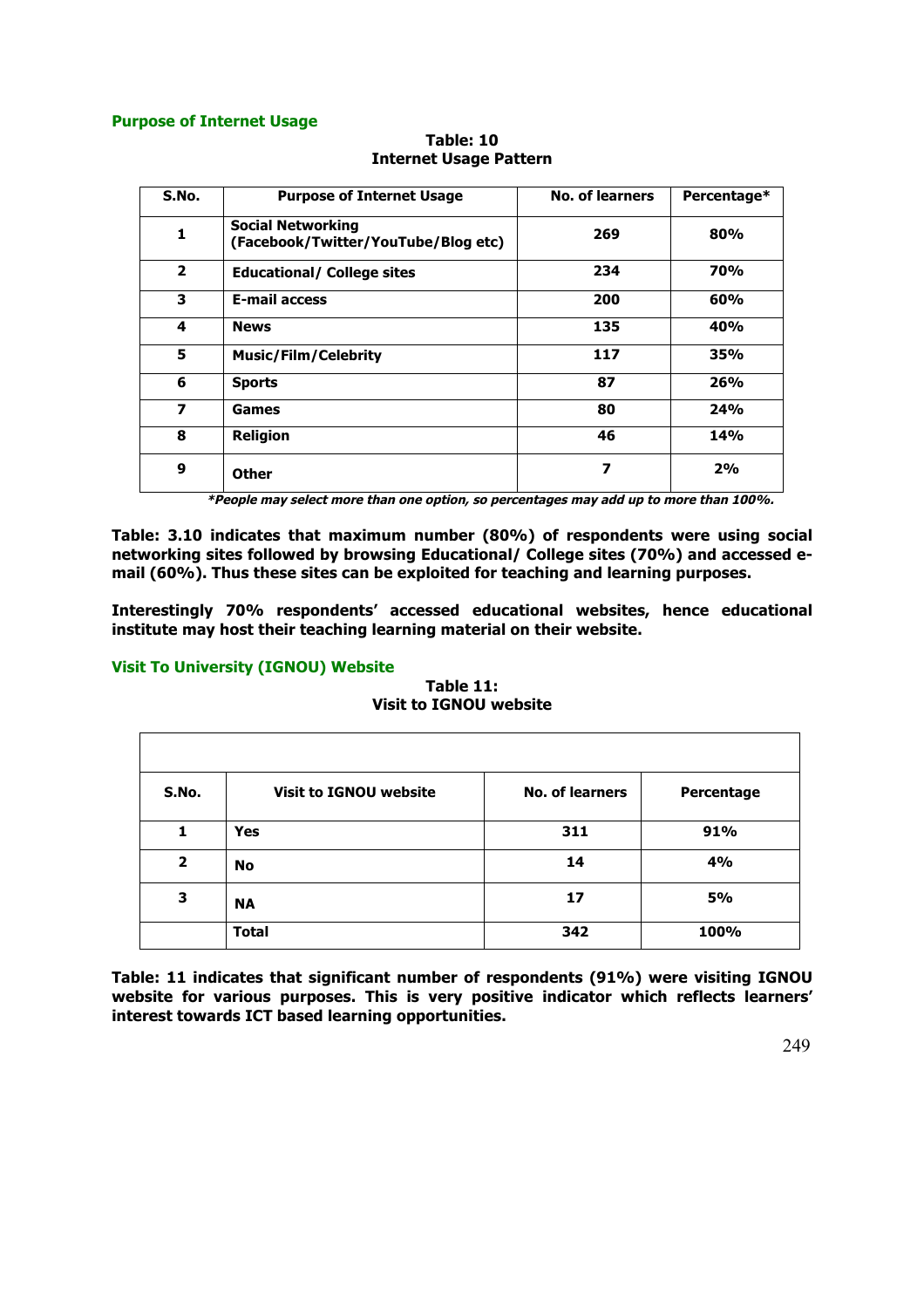# **Usage Pattern of University (IGNOU) Website**

| S. No.         | <b>Usage Pattern of IGNOU Website</b> | No. of<br><b>learners</b> | Percentage* |
|----------------|---------------------------------------|---------------------------|-------------|
| 1              | <b>Checking Results</b>               | 287                       | 87%         |
| $\overline{2}$ | <b>Downloading Assignments</b>        | 198                       | 60%         |
| 3              | <b>Downloading Exam form</b>          | 198                       | 60%         |
| 4              | <b>Online Registration</b>            | 153                       | 46%         |
| 5              | <b>Downloading Course material</b>    | 103                       | 31%         |
| 6              | <b>Checking RC Information</b>        | 99                        | 30%         |
| 7              | <b>Viewing Faculty Information</b>    | 53                        | 16%         |
| 8              | <b>Using Broadcast/ Video</b>         | 27                        | 8%          |

**Table 12 Usage Pattern of IGNOU Website**

**\*People may select more than one option, so percentages may add up to more than 100%.**

**Table: 12 indicates that maximum number of respondents (87%) visited IGNOU website for checking results, followed by downloading assignments (60%) and examination forms (60%).**

**The table indicates very less usages of Broadcast/Video (8%) in comparison to other uses. The reason behind this pattern can be assumed to be related to lack of awareness, low band width or it may be explored by further studies.**

# **SMS Alert Services of University (IGNOU)**

**Table: 13 Use of SMS Alert Services**

| <b>S. No.</b>  | <b>SMS Alert</b> | <b>No. of learners</b> | Percentage |
|----------------|------------------|------------------------|------------|
| 1              | <b>Yes</b>       | 202                    | 59%        |
| $\overline{2}$ | No               | 129                    | 38%        |
| 3              | <b>NA</b>        | 11                     | 3%         |
|                | <b>Total</b>     | 342                    | 100%       |

**Table: 13 indicates that significant numbers of respondents (59%) availed SMS alert services of IGNOU. This is a very good indicator of showing learners interest towards availing mobile based support services. However this percentage can be enhanced through increasing awareness among learners. Also the mobile based learning can be explored further.**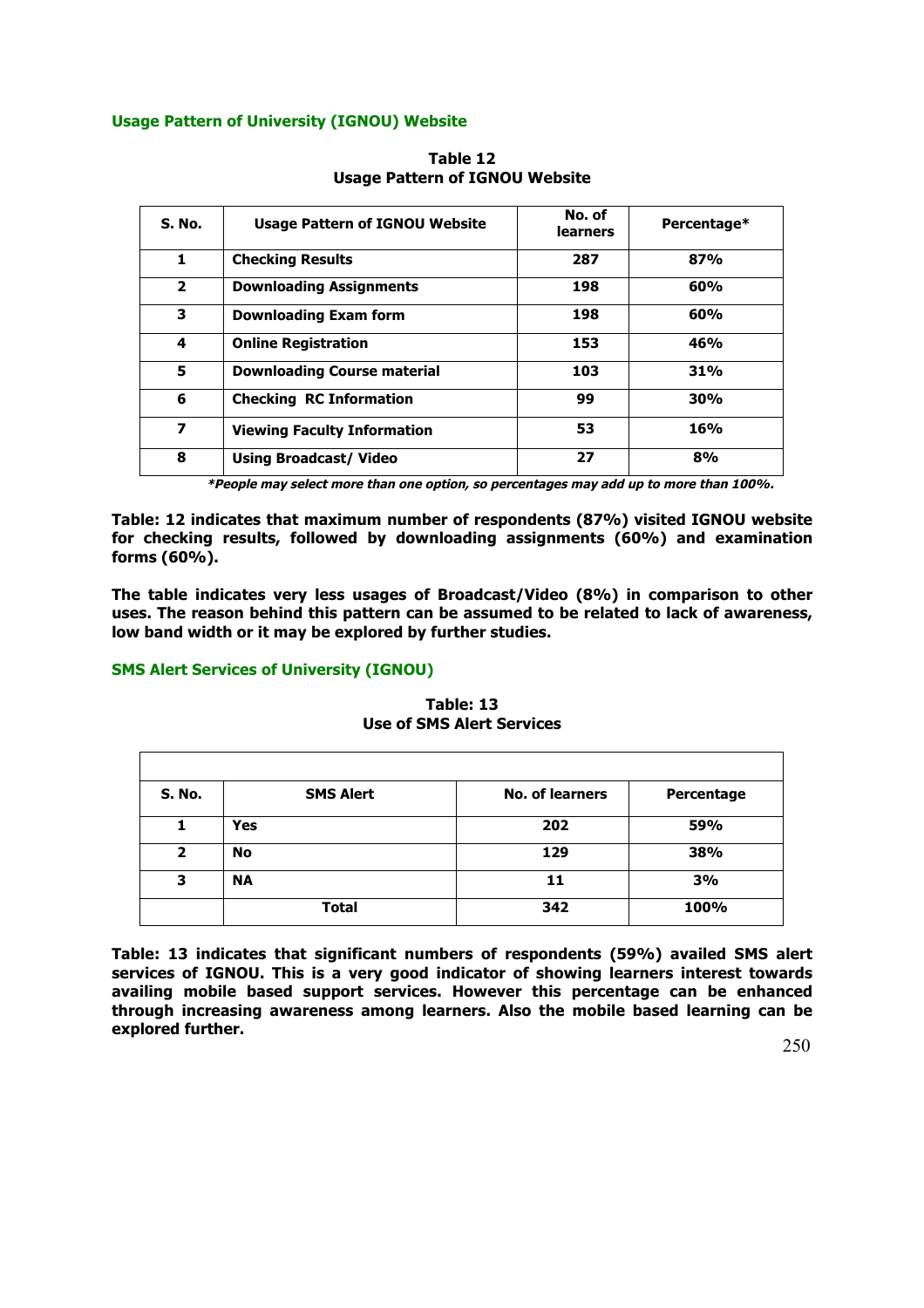#### **DISCUSSION AND CONCLUSION**

**Most of the learners were equipped with one or more computer devices; hence ICT infrastructure is not a problem for them. They are digitally literate and in sync with the upcoming technologies. Learners have inclination towards using internet based applications like e-mail, downloading Audio/Video, rather than applications like word processing, spreadsheet and presentations which do not need any internet connectivity. Similar finding were also reported by Khan et al., 2011. Respondents actively used social networking and educational websites for connecting to people and gathering information. This survey also indicated that majority (≈80%) of the respondents were below 30 years of age. It is important to cater to this large number of learners' population through ICT based quality educational opportunities to attract more and more learners and survive in the global competition. Therefore, there is a need to generate ICT based tutorials and complement them with social media tools for learning and teaching process.**

**Learners' had access to internet facility mostly at their homes which gave them the opportunity to learn at their own pace and time convenient to them. However, there were also significant percentages of learners who did not have constant access to internet and are dependent on one or the other place for the same.**

**IGNOU website was being visited by large number of learners for administrative reasons varying from-Result, Assignments, Exam forms, and Registration etc. opportunities. However, it was less explored for academic purposes like Course material download, Broadcast/ Video etc. The reason behind this pattern could be assumed to be related to lack awareness, requirement of high speed internet, or it may be explored by further studies.**

**Almost every one among the respondents had mobile connections and SMS alert services of IGNOU were also quite popular among them. This indicator reflected learner's interest towards availing mobile based support services. Also the mobile based supplementary study material may be explored further. These findings are supported by Kumar et al., 2011 which concludes that learners had positive inclination towards use of mobile phones for learner support services, content delivery and communication among peers.**

**Nevertheless, it should also be considered that the sample size of our respondents belonged to Delhi RCs which is located in the metropolitan city. So, the results may not be generalized for rest of the country. There is a further scope to conduct a nationwide study to explore ICT usages by distance learners for holistic perspective.**

## **BIODATA and CONTACT ADDRESSES of the AUTHORS**



**Ashish K. AWADHIYA is working as Asst. Director (Training and Development), at Inter University Consortium (IUC), IGNOU. He has done Masters in Life Science and Distance Education. He has experience in Employee Training Management System, Developing and Coordinating Online Trainings and Training Need Assessment. He is a Trainer in the areas of Social Media Learning, Computer Added Learning, Clinical Research and Clinical Quality Assurance.**

251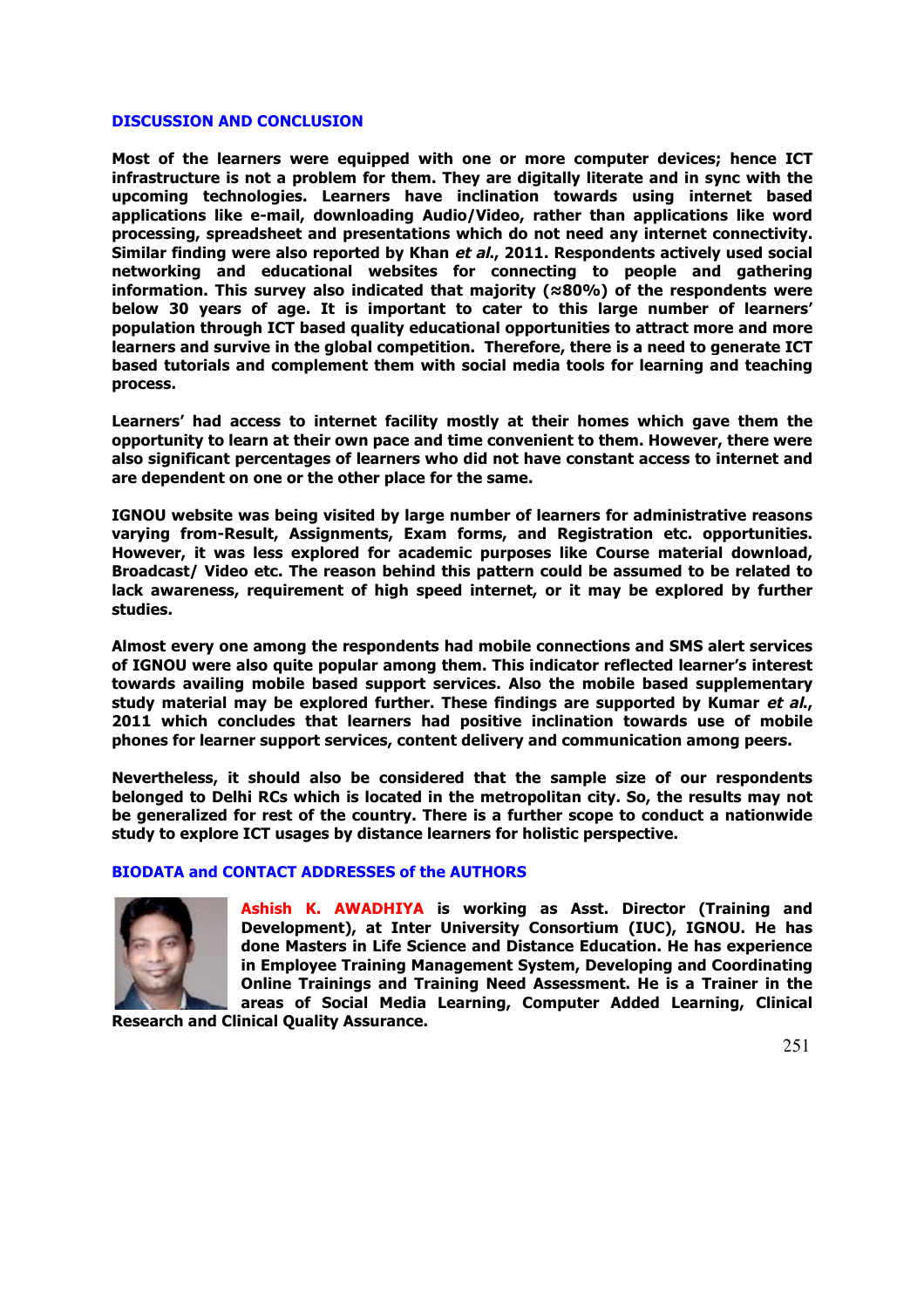**Ashish Kumar AWADHIYA Assistant Director (Training and Development), Inter University Consortium (IUC), Indira Gandhi National Open University (IGNOU), New Delhi-110068, India Phone +91-11-2957-2316, Fax: +011-2953-1001 Email:** akawadhiya@ignou.ac.in



**Dr. Anshu MIGLANI is working as Assistant Director (R&D), Inter University Consortium (IUC), IGNOU. Her specializations are GIS, Remote Sensing, Hyperspectral image processing, and Geospatial applications in Natural Resources Management. Presently she is involved in Research and Development and Training in the field of ICT implementation in Distance Education.**

**Dr. Anshu MIGLANI Assistant Director (Research & Development) Inter University Consortium (IUC) Indira Gandhi National Open University (IGNOU) New Delhi-110068, India. Phone +91-11-2957-2319 Fax: +91-11-2953-1001 Email:** anshu.miglani@ignou.ac.in



**K. GOWTHAMAN is currently working as Deputy Director (T&D), Inter University Consortium (IUC), IGNOU. He has 17 years of industry experience in Software Application Development, Maintenance and Support activities. His specializations are Management Information System, Software Engineering, Multimedia Application Development, Improving Quality Process, Re-Engineering and Reverse Engineering. Dr. K. GOWTHAMAN**

**Deputy Director (Training and Development), Inter University Consortium (IUC), Indira Gandhi National Open University (IGNOU) New Delhi-110068, India. Phone +91-11-2957-2317 Fax: +91-11-2953-1001 Email:** gowthaman@ignou.ac.in

# **REFERENCES**

**Christensen, R. (2002). Effects of Technology Integration Education on the Attitudes of Teachers and Students. Journal of Research on technology in Education, 34(4).**

**Eschenbrenner, B. & Nah, F. F. H. (2007). Mobile technology in education: uses and benefits. International Journal of Mobile Learning and Organisation,1(2), 159-183.**